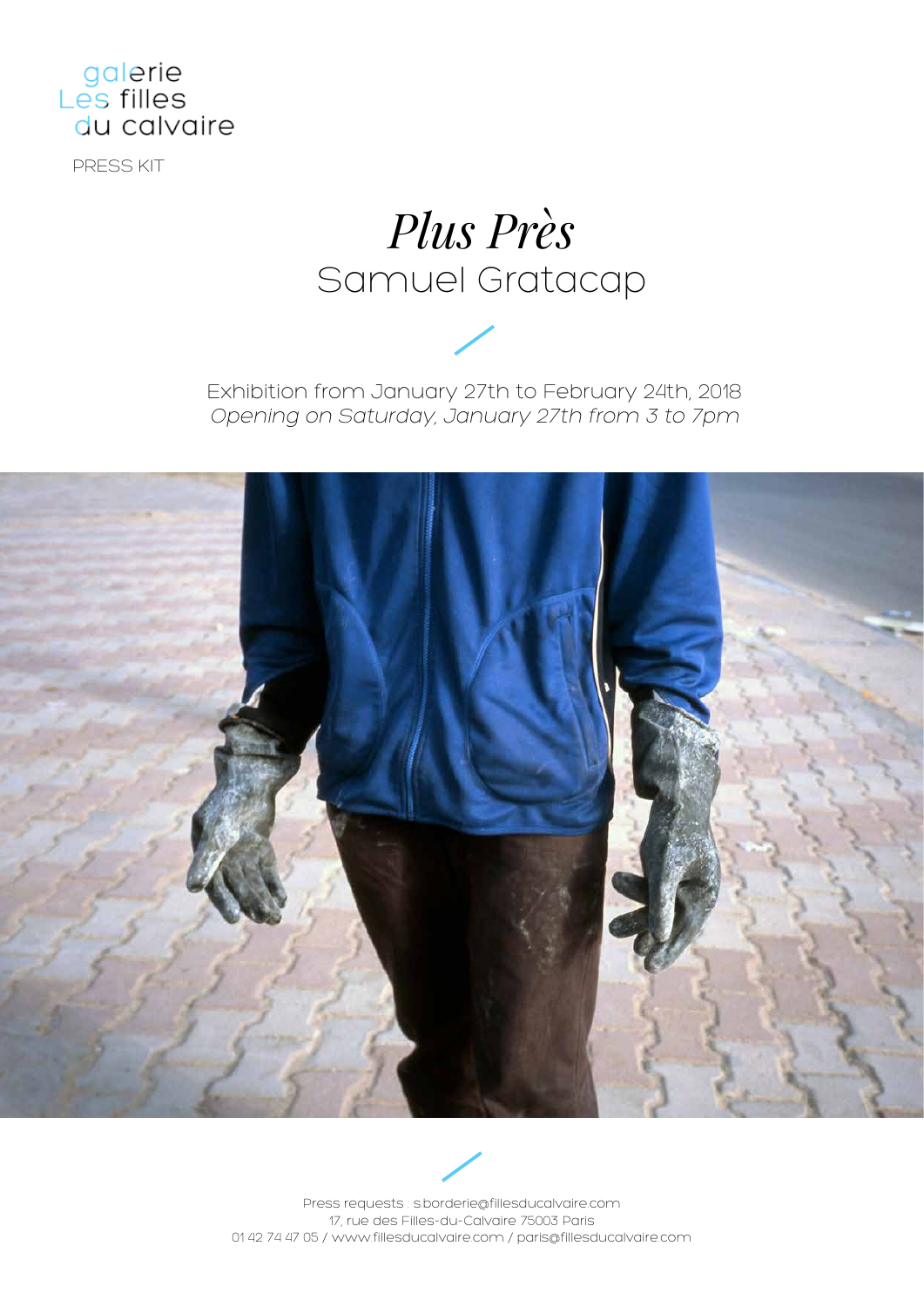## *Plus Près* Samuel Gratacap

#### Exhibition from January 27th to February 24th, 2018 Opening on Saturday, January 27th from 3 to 7pm



Galerie Les Filles du Calvaire is pleased to announce Samuel Gratacap's first solo show entitled « Plus Près » at the gallery. For the occasion, and following his exhibitions « Les Naufragés » at the Arab World Institute (2015), « Empire » at Le Bal (2015) and « Fifty-Fifty » during the Rencontres d'Arles, we have decided to look back at seven years of work in the Mediterranean areas.

 $\mathsf{66}\hspace{1mm}$  For several years now I have been travelling to territories which bears the marks of precarious and temporary settlements, marks of transit and of contemporary history - one about the road to exile in the Mediterranean areas. This is a major global trend and we can sometimes hardly grasp its reality and the plurality of the situations lying behind it.

Working in Italy, Tunisia and Libya over the past few years I could meet people who make and experience this history, who observe and tell its stories. And their stories and their presence provide the essential



backdrop for my photographic research. This exhibition is a matter of coming and going between the photographic forms that create a landscape, my travels and the people I met.

This is a first because, since I am deeply concerned with the singularity of the places and their impact over time, I have made a point to bring the pictures closer together, from both sides of the Mediterranean Sea. The place here is my journey, ever closer - plus près.

Samuel Gratacap

Dans une maison de passeur, Zarzis (Tunisie), 2012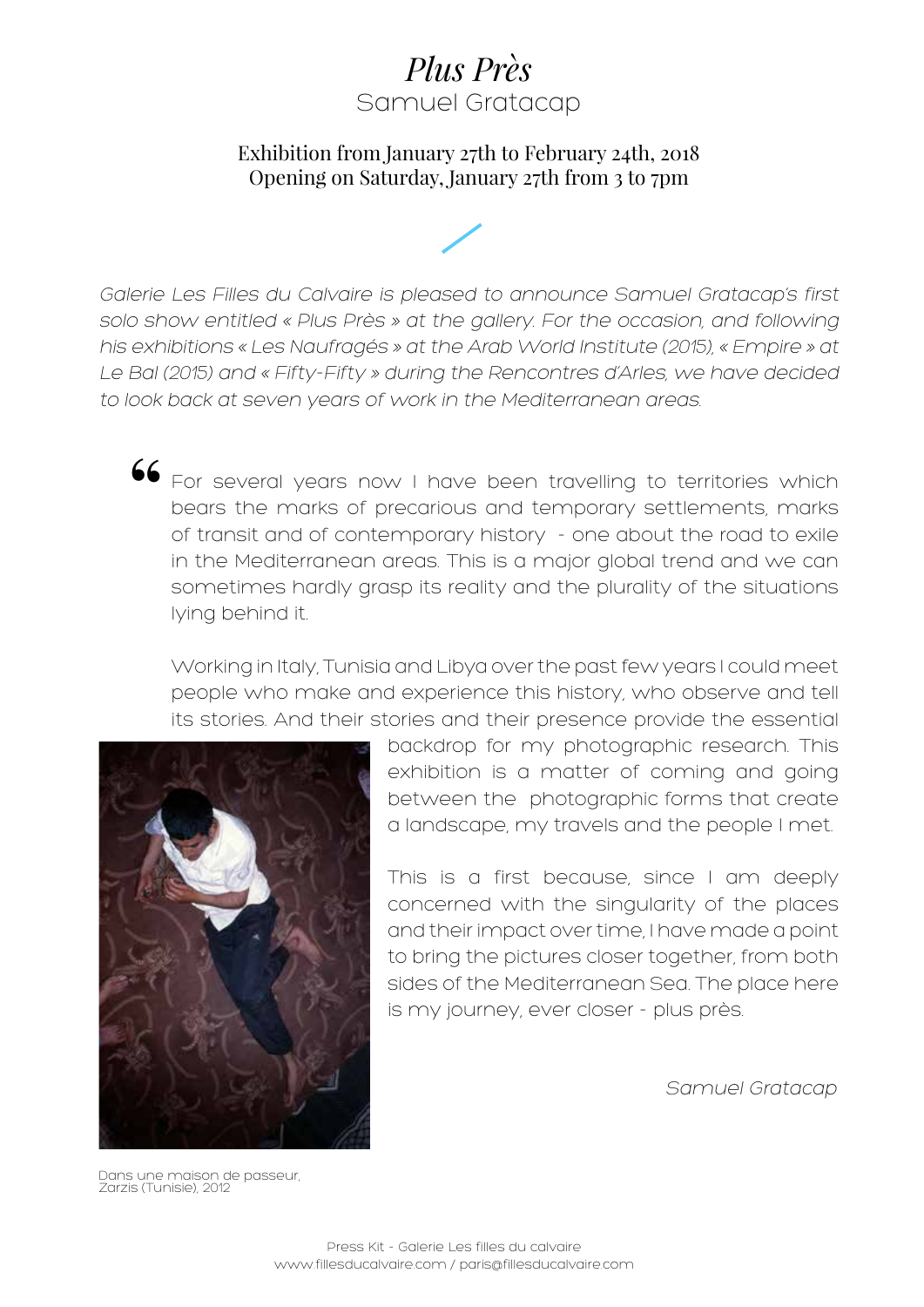### **SAMUEL GRATACAP**

Born in 1982, Samuel Gratacap graduated from the Marseille School of Fine Arts (ESBAM) in 2010. Curious about the reality behind the immigration data, he ventured into the administrative detention center of Marseille in 2007. There, he discovered a transit space, the "15-15" to use the expression of a man then met in the visiting room: "detained for fifteen days and judged in fifteen minutes". Samuel Gratacap shot people looking for a future, for what they call "luck". He also collected testimonies that brought him to Lampedusa (Italy) in 2010. A sort of journey backwards. There again, the photograph tried to capture the "shameful" side of the Italian island. Shaken by the fate of shipwrecked immigrants, inhabitants collect washed-up items. From the documents he found, Samuel Gratacap built a subjective story that brought him further away, to Zarzis, a coastal city of South Tunisia, and then to the Choucha refugee camp, a few kilometers away from the Libyan border. During the summer 2013, when the international organizations officially closed the camp, the migrants who did not secure refugee status set off to Libya. The photographer then travelled to Tripoli where he continued his work on confinement places and waiting zones for daily workers. - **Natalie Thiriez**

Samuel Gratacap received a grant from the CNAP in 2012 (aid fund for documentary contemporary photography) then the prize BAL-ADAGP de la jeune création in 2013. His first monographic exhibition entitled La Chance was held at the CRAC Languedoc-Roussillon of Sètes in 2014. His 2-year project in the Choucha refugee camp in Tunisia (2012- 2014) also gave way to a monographic exhibition at the BAL (Paris) in 2015 and to a publication by Filigranes. The same year, he earned a special mention from the jury during the Plat(t)form portfolio viewing organized at the Fotomuseum of Winterthur, along with a research grant from the FNAGP and the Agnès b. endowment fund for the project Les Naufragé(e)s (Libya) exhibited at the Arab World Institute during the Biennale of Photography in the Contemporary Arab World. In 2017, he won the "Arendt Prize for the European month of photography" following his monographic exhibition at the MUDAM. The same year, he presented "Fifty Fifty" during the Rencontres d'Arles, an exhibition around Libya, torn apart between war and the situation of migrants.

The work of Samuel Gratacap received the support of the FNAGP, the CNAP, the agnès b. endowment fund and Olympus.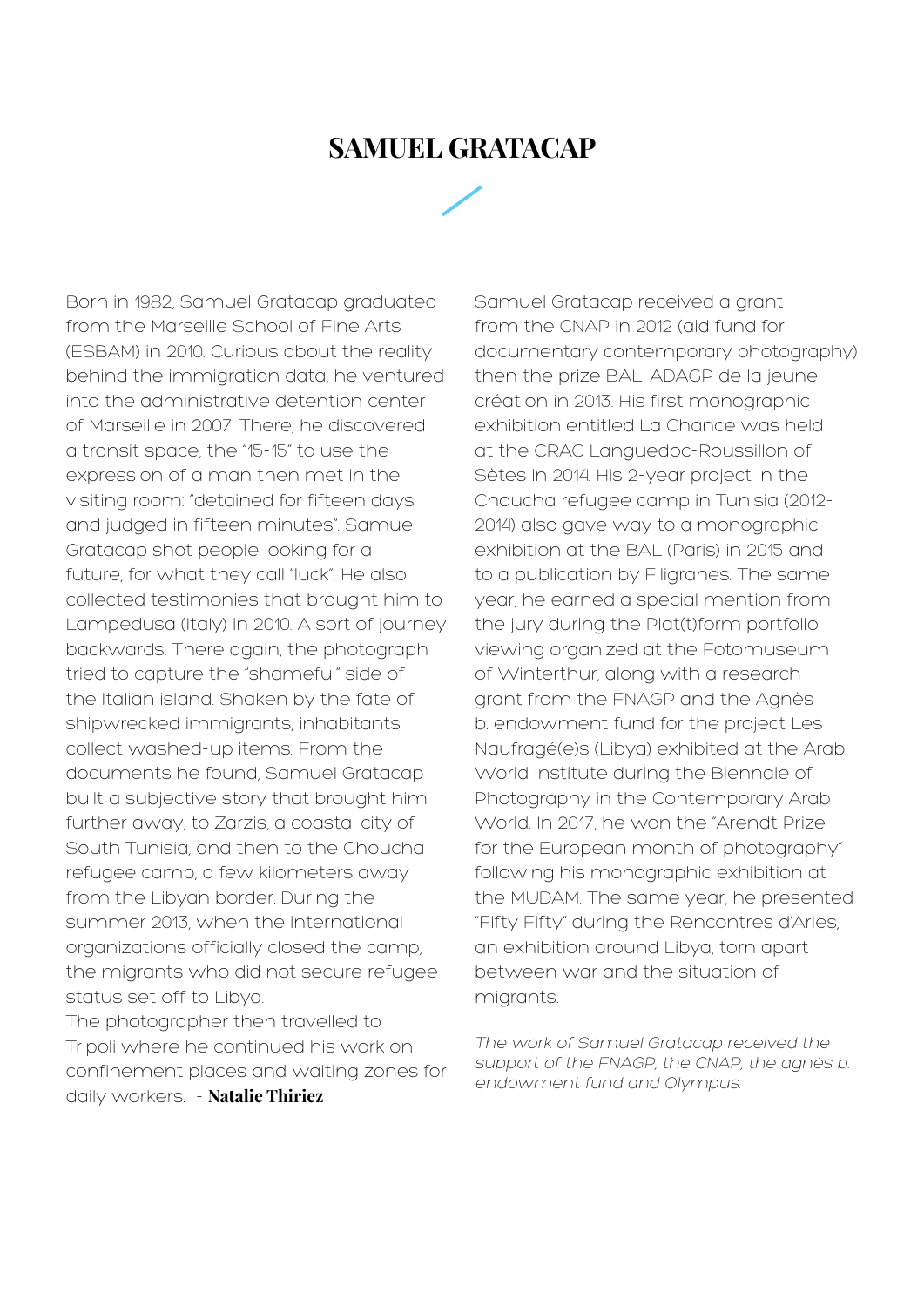



Gargaresh (Libye), série Les travailleurs, 2014-2016



Série Empire, Camp de réfugiés de Choucha (Tunisie), 2012-2014



Centre de détention pour migrants de Zaouia (Libye) Série Les Naufragés, 2014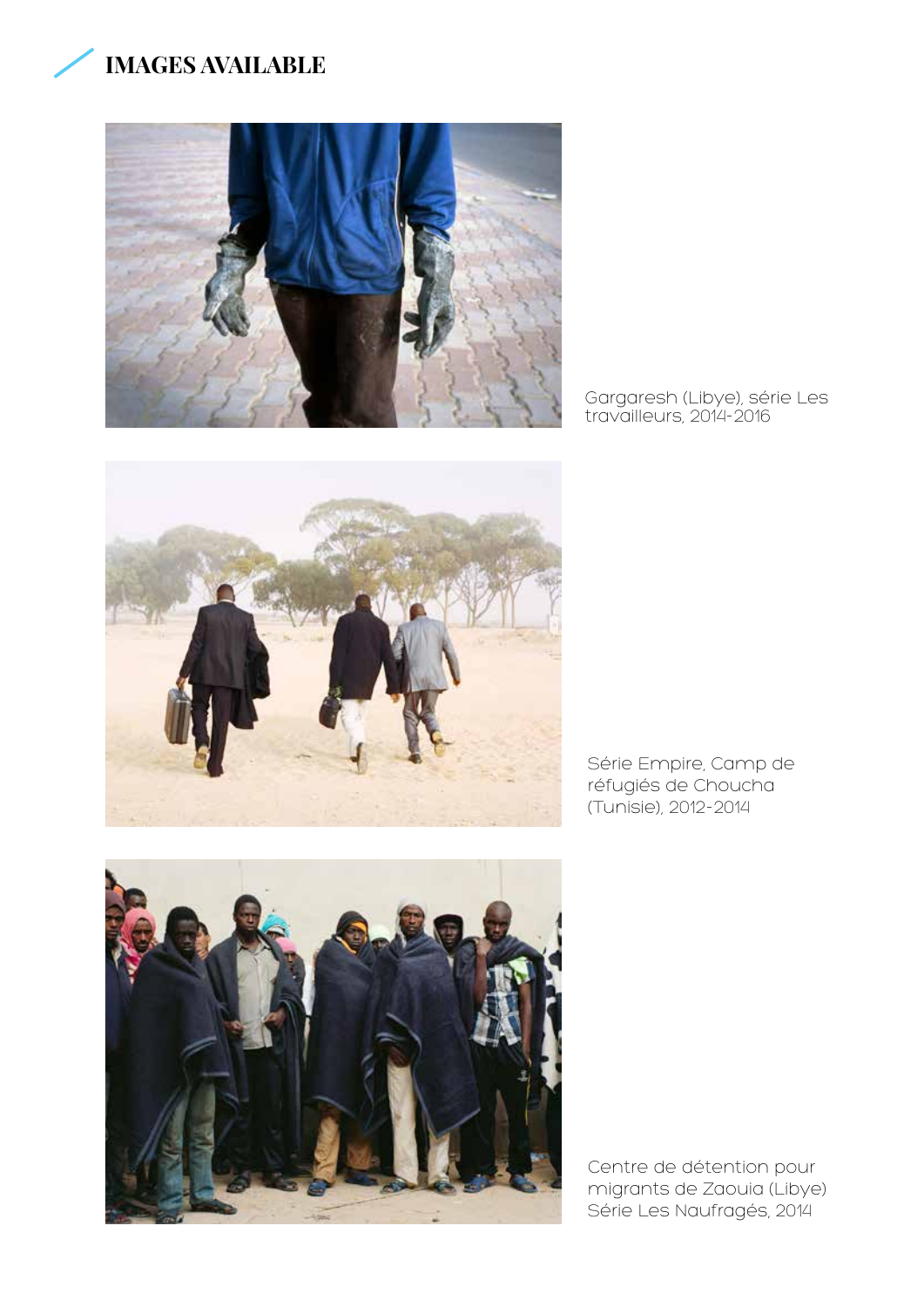

Dans une maison de passeur, Zarzis (Tunisie), 2012



Reproduction photographique d'une image échouée, Lampedusa (Italie), 2010



Sans titre, Lemsa (Tunisie), 2012